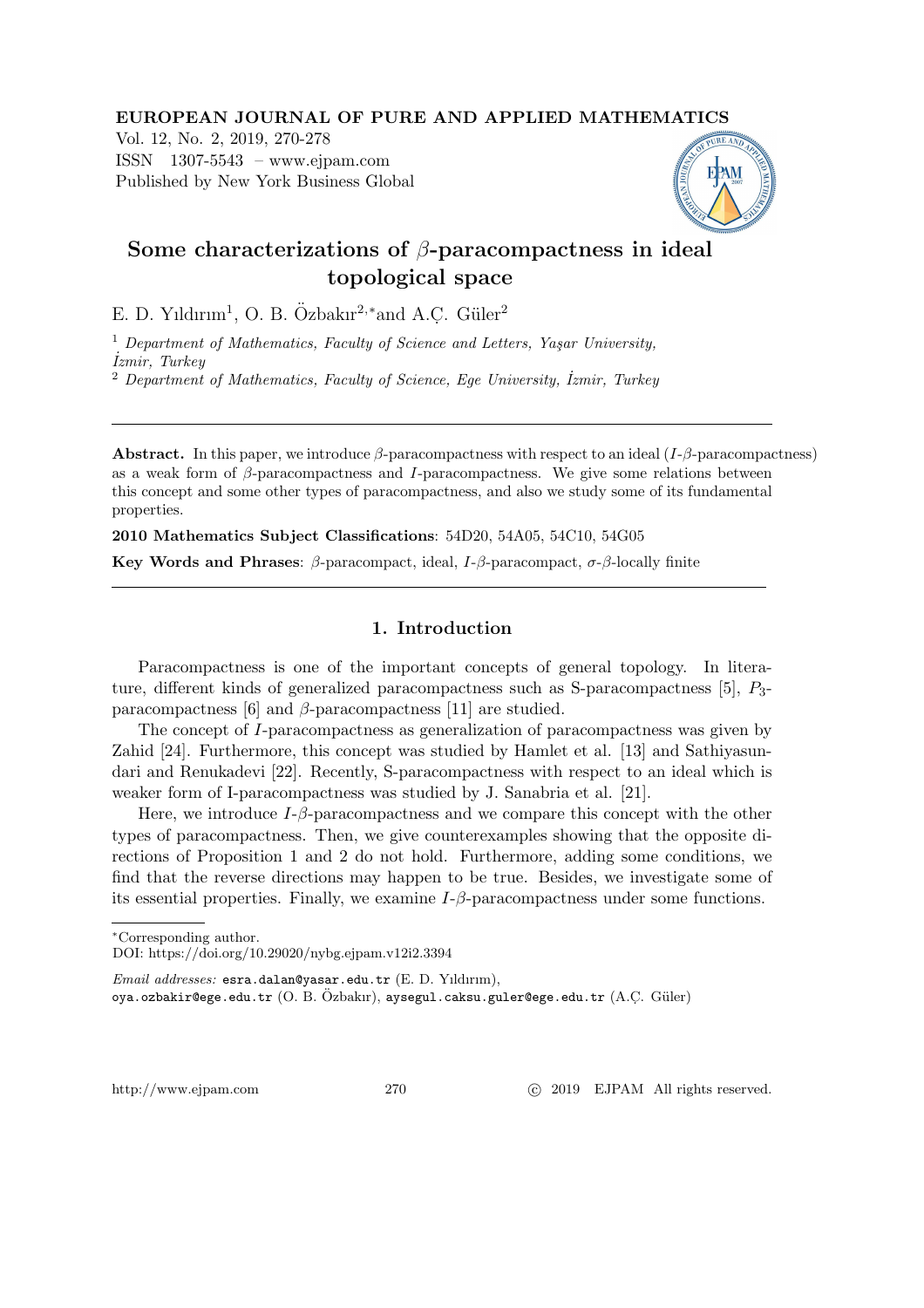E. D. Yıldırım, O. B. Özbakır, A. Ç. Güler / Eur. J. Pure Appl. Math, 12 (2) (2019), 270-278 271

# 2. Preliminaries

Throughout this work,  $(X, \tau)$  denotes a topological space on which no separation axioms are assumed unless clearly indicated. If A is a subset of  $(X, \tau)$ , then the closure of A and the interior of A will be denoted by  $cl(A)$  and  $int(A)$ , respectively. Also, the class of all subsets of X will be denoted by  $\mathcal{P}(X)$ . A subset A of  $(X, \tau)$  is said to be semi-open [16] if there exists  $U \in \tau$  such that  $U \subseteq A \subseteq cl(U)$ . This is equivalent to say that  $A \subseteq cl(int(A))$ . Also, A is said to be  $\beta$ -open [1] (preopen [18]) if  $A \subseteq cl(int(cl(A)))(A \subseteq int(cl(A)))$ . The concept of β-open sets is equal to that of semi-preopen sets in [7]. The family of all semiopen (resp. β-open and preopen) sets of  $(X, \tau)$  is denoted by  $SO(X, \tau)$  (resp.  $\beta O(X, \tau)$ ) and  $PO(X, \tau)$ . The complement of a semi-open (resp.  $\beta$ -open and preopen) set is said to be semi-closed [10] (resp.  $\beta$ -closed [1, 7] and preclosed [18]). The semi-closure [10] (resp. β-closure [3, 7] and preclosure [18]) of A, denoted by  $\mathfrak{sol}(A)$  (resp.  $\beta \mathfrak{cl}(A)$  and  $\mathfrak{pol}(A)$ ), is the intersection of all semi-closed (resp.  $\beta$ -closed and preclosed) sets containing A. Note that,  $\beta cl(A)$  is  $\beta$ -closed [3, 7].

**Lemma 1.** [3, 7] For a subset A of a topological space  $(X, \tau)$ , the following conditions hold:

(i)  $x \in \beta cl(A)$  if and only if  $A \cap U \neq \emptyset$  for every  $U \in \beta O(X, \tau)$  containing x,

(ii) A is  $\beta$ -closed if and only if  $A = \beta cl(A)$ .

**Theorem 1.** [19] Let  $(X, \tau)$  be a space,  $A \subseteq Y \subseteq X$  and Y be  $\beta$ -open in  $(X, \tau)$ . Then A is β-open in  $(X, \tau)$  if and only if A is β-open in the subspace  $(Y, \tau_Y)$ .

A function  $f:(X,\tau) \to (Y,\sigma)$  is said to be pre  $\beta$ -closed [17] (pre  $\beta$ -open [17]) if for every β-closed (β-open)set A of  $(X, \tau)$ ,  $f(A)$  is β-closed (β-open) in  $(Y, \sigma)$  and  $f : (X, \tau) \to (Y, \sigma)$ is said to be  $\beta$ -irresolute [17] if for every  $\beta$ -open set B of  $(Y, \sigma)$ ,  $f^{-1}(B)$  is  $\beta$ -open in  $(X, \tau)$ . If  $f : (X, \tau) \to (Y, \sigma)$  is continuous and open, then f is β-irresolute and pre β-open.

**Lemma 2.** [11] Let  $f : (X, \tau) \to (Y, \sigma)$  be a surjective function. Then f is pre  $\beta$ -closed if and only if for every  $y \in Y$  and every  $\beta$ -open set U in  $(X, \tau)$  which contains  $f^{-1}(y)$ , there exists a  $V \in \beta O(Y, \sigma)$  such that  $y \in V$  and  $f^{-1}(V) \subseteq U$ .

A space  $(X, \tau)$  is called extremally disconnected [23](briefly, e. d.) if the closure of every open set in X is open and called submaximal  $[8]$  if each dense subset of X is open in  $X$ .

**Lemma 3.** [20]  $(X, \tau)$  is submaximal if and only if every pre-open set is open.

**Lemma 4.** [9]  $(X, \tau)$  is e.d. if and only if every β-open set is pre-open.

A collection V of subsets of a space  $(X, \tau)$  is said to be locally finite [23](resp. s-locally finite [4], β-locally finite [11] and p-locally finite [6]), if for each  $x \in X$  there exists  $U_x \in \tau$ (resp.  $U_x \in SO(X, \tau)$ ,  $U_x \in \beta O(X, \tau)$  and  $U_x \in PO(X, \tau)$ ) containing x and  $U_x$  intersects at most finitely many members of  $V$ . Every locally finite collection of subsets of a space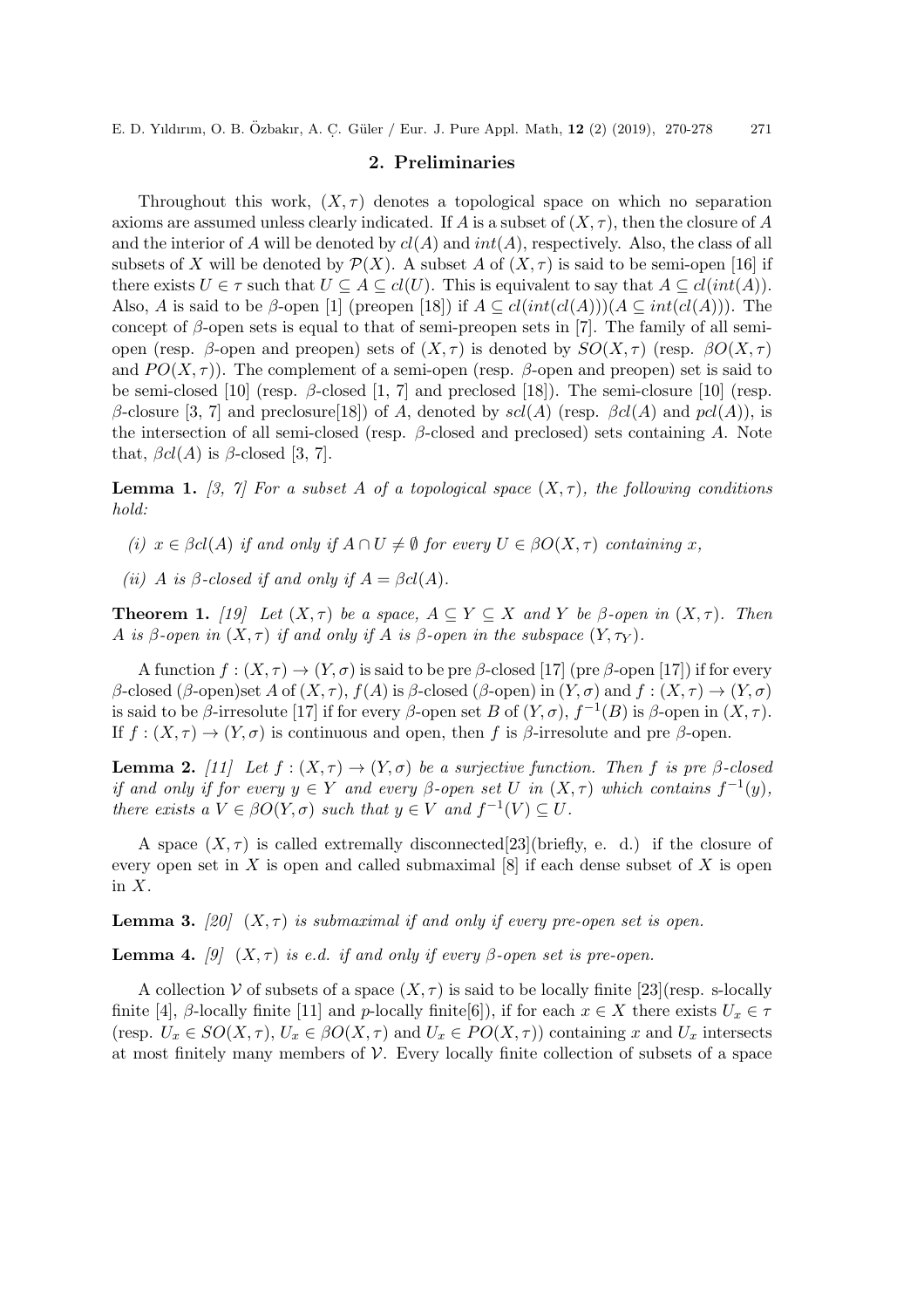$(X, \tau)$  is β-locally finite[11] and p-locally finite[6]. Also, a collection A of subsets of a space  $(X, \tau)$  is said to be  $\sigma$ -locally finite if  $\mathcal{A} = \bigcup_{k=1}^{\infty}$  $n=1$  $A_n$  where each  $A_n$  is locally finite family [13].

**Theorem 2.** [11] Let  $(X, \tau)$  be an e.d. submaximal space. Then every β-locally finite collection of subsets of  $X$  is locally finite.

A space  $(X, \tau)$  is said to be  $\beta$ -compact [2] if every cover of X by  $\beta$ -open sets has a finite subcover. Also a space  $(X, \tau)$  is said to be paracompact [23] (resp. S-paracompact [5], β-paracompact [11] and  $P_3$ -paracompact [6]), if every open cover of X has a locally finite open (resp. locally finite semi-open, β-locally finite β-open and p-locally finite preopen) refinement which covers to X.

An ideal is defined as a nonempty collection  $I$  of subsets of  $X$  satisfying the following two conditions:

(1) If  $A \in I$  and  $B \subseteq A$ , then  $B \in I$ ,

(2) If  $A \in I$  and  $B \in I$ , then  $A \cup B \in I$ .

Given a topological space  $(X, \tau)$  with an ideal I on X and if  $\mathcal{P}(X)$  is the set of all subsets of X, a set operator  $(.)^* : \mathcal{P}(X) \to \mathcal{P}(X)$ , called a local function [15] of A with respect to  $\tau$  and I is defined as follows: for  $A \subseteq X$ ,  $A^*(I,\tau) = \{x \in X : V \cap A \notin I \text{ for } I \in I\}$ every  $V \in \tau(x)$  where  $\tau(x) = \{ V \in \tau : x \in V \}$ . A Kuratowski closure operator  $cl^*(.)$  for a topology  $\tau^*(I, \tau)$ , called the \*-topology, finer than  $\tau$ , is defined by  $cl^*(A) = A \cup A^*(I, \tau)$ [14]. A basis  $\beta(I,\tau)$  for  $\tau^*(I,\tau)$  can be described as follows:  $\beta(I,\tau) = \{V - J : V \in \tau\}$ and  $J \in I$ [14]. We will simply write  $A^*$  for  $A^*(I,\tau)$ ,  $\tau^*$  or  $\tau^*(I)$  for  $\tau^*(I,\tau)$  and  $\beta$  for  $\beta(I, \tau)$ . If I is an ideal on X, then  $(X, \tau, I)$  is called an ideal topological space.

A space  $(X, \tau, I)$  is said to be *I*-paracompact [24] (*I-S*-paracompact [21]) if every open cover U of X has a locally finite open (semi-open) refinement  $V$ , not necessarily a cover, such that  $X - \bigcup \{V : V \in V\} \in I$ . A collection V of subsets of X such that  $X - \bigcup \{V : V \in V\} \in I$  is called an *I*-cover [24] of X. A space  $(X, \tau, I)$  is said to be I-regular<sup>[12]</sup> if for each closed set F and a point  $p \notin F$ , there exist disjoint open sets U and V such that  $p \in U$  and  $F - V \in I$ .

# 3. I-β-paracompactness

**Definition 1.** A space  $(X, \tau, I)$  is said to be I-β-paracompact or β-paracompact with respect to I if every open cover U of X has a  $\beta$ -locally finite  $\beta$ -open refinement V (not  $necessarily a cover) such that X - \bigcup \{V : V \in V\} \in I.$ 

A subset A of a space  $(X, \tau, I)$  is called an I- $\beta$ -paracompact set in  $(X, \tau, I)$  if every open cover U of A has a β-locally finite (with respect to  $\tau$ ) β-open refinement V such that  $A - \bigcup \{V : V \in \mathcal{V}\} \in I.$ 

**Proposition 1.** If  $(X, \tau)$  is  $\beta$ -paracompact, then  $(X, \tau, I)$  is I- $\beta$ -paracompact. *Proof.* It is obvious since  $\emptyset \in I$ .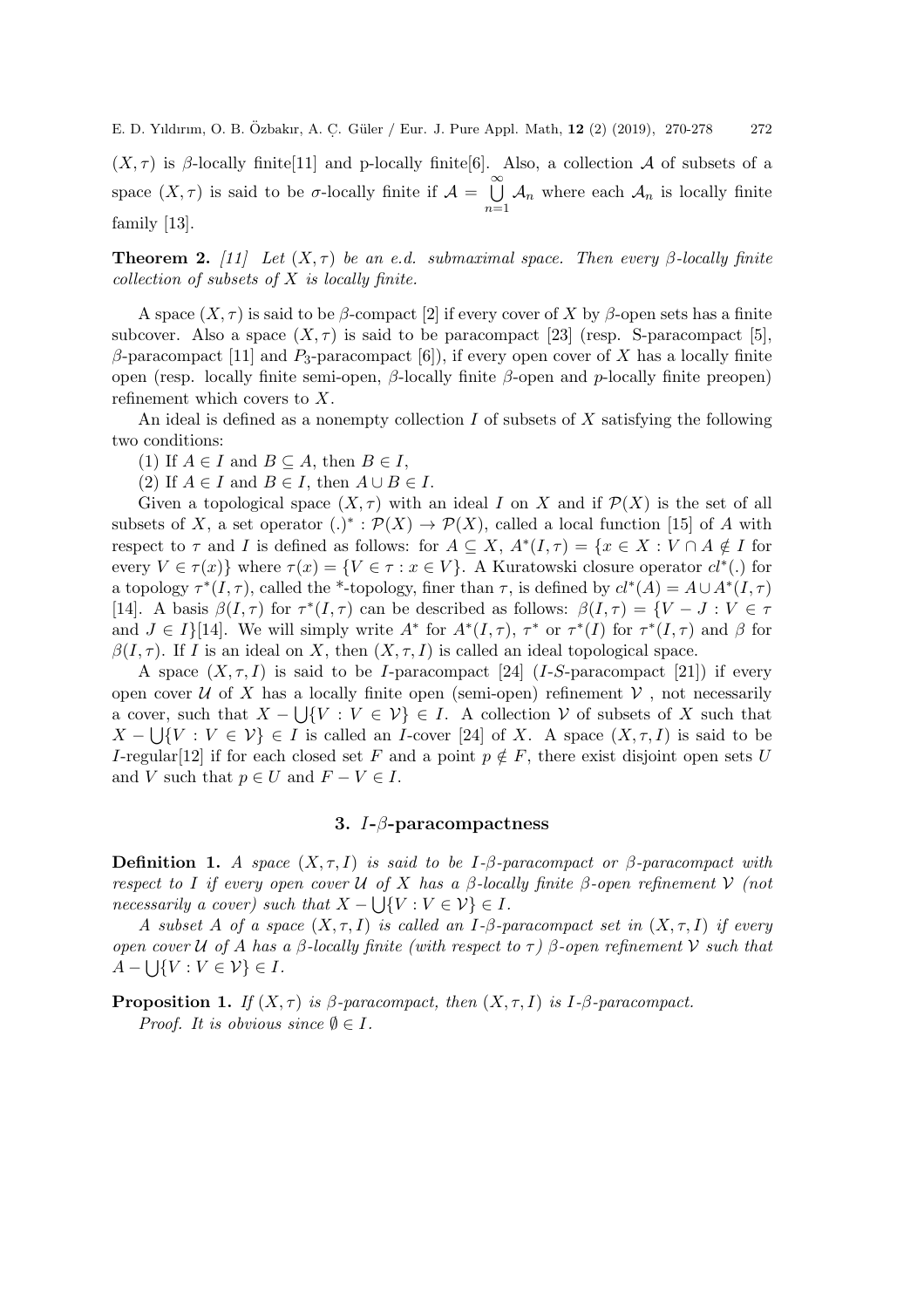E. D. Yıldırım, O. B. Özbakır, A. Ç. Güler / Eur. J. Pure Appl. Math, 12 (2) (2019), 270-278 273

Obviously, every compact space is  $I-\beta$ -paracompact since every compact space is  $\beta$ paracompact [11].

The following example shows that the converse of Proposition 1 may not be true, in general.

**Example 1.** Let  $X = \mathbb{N}$  be the set of natural numbers with the topology  $\tau = \{G \subseteq \mathbb{N} : 5 \in$  $G\} \cup \{\emptyset\}$  and the ideal  $I = \{U \subseteq \mathbb{N} : 5 \notin U\}$ . Observe that  $(X, \tau, I)$  is I- $\beta$ -paracompact space but  $(X, \tau)$  is not β-paracompact since the collection  $\{\{5, x\} : x \in \mathbb{N}\}\$ is an open cover of X which admits no  $\beta$ -locally finite  $\beta$ -open refinement in X.

#### Remark 1.

(1) If  $I = \{\emptyset\}$ , then  $(X, \tau, I)$  is I- $\beta$ -paracompact if and only if  $(X, \tau)$  is  $\beta$ -paracompact. (2) If  $I = \{\emptyset\}$  and  $(X, \tau, I)$  is an e.d. space, then  $(X, \tau, I)$  is I- $\beta$ -paracompact if and only if  $(X, \tau)$  is P<sub>3</sub>-paracompact.

**Proposition 2.** If  $(X, \tau, I)$  is I-S-paracompact then it is I- $\beta$ -paracompact.

Proof. Since every locally finite collection of subsets of X is  $\beta$ -locally finite and every semi-open set is  $\beta$ -open, it is clear.

Clearly, every S-paracompact space is  $I-\beta$ -paracompact since every S-paracompact space is I-S-paracompact[21]. Also, every I-paracompact space is  $I-\beta$ -paracompact since every I-paracompact space is I-S-paracompact[21].

The following example shows that the converse of Proposition 2 may not be true, in general.

**Example 2.** Let  $X = [0, 2] \cup [3, 10]$  with the topology  $\tau = \{U \subseteq X : [0, 2] \subseteq U\} \cup \{\emptyset\}$  and the ideal  $I = \{A : A \subseteq [0,2]\}\$ . Then  $(X, \tau, I)$  is I- $\beta$ -paracompact since every open cover of X has β-locally finite β-open refinement  $V = \{ \{x\} : x \in [0,2] \} \cup \{ \{y,z\} : y \in [0,2], z \in [3,10] \}$ such that  $X - \bigcup \{V : V \in \mathcal{V}\} \in I$ . But it is not I-S-paracompact since  $\tau = SO(X)$ .

**Theorem 3.** If  $(X, \tau, I)$  is an e.d. submaximal I- $\beta$ -paracompact space, then it is I-Sparacompact.

Proof. It is obvious from Lemma 3, Lemma 4 and Theorem 2.

**Theorem 4.** If  $(X, \tau, I)$  is I- $\beta$ -paracompact and J is an ideal on X with  $I \subset J$ , then  $(X, \tau, J)$  is J- $\beta$ -paracompact.

Proof. Let  $(X, \tau, I)$  be I- $\beta$ -paracompact and  $I \subseteq J$ . And let  $\mathcal{U} = \{U_\lambda : \lambda \in \Lambda\}$  be an open cover of X. Since  $(X, \tau, I)$  is I-β-paracompact, U has a β-locally finite β-open refinement V such that  $X - \bigcup \{V : V \in V\} \in I$ . Since  $I \subseteq J$ ,  $X - \bigcup \{V : V \in V\} \in J$ . Thus,  $(X, \tau, J)$  is J- $\beta$ -paracompact.

**Lemma 5.** [11]Let  $\mathcal{V} = \{V_\lambda : \lambda \in \Lambda\}$  be a collection of subsets of a space  $(X, \tau)$ .  $\mathcal{V}$  is β-locally finite if and only if  $\{\beta cl(V_\lambda) : \lambda \in \Lambda\}$  is β-locally finite.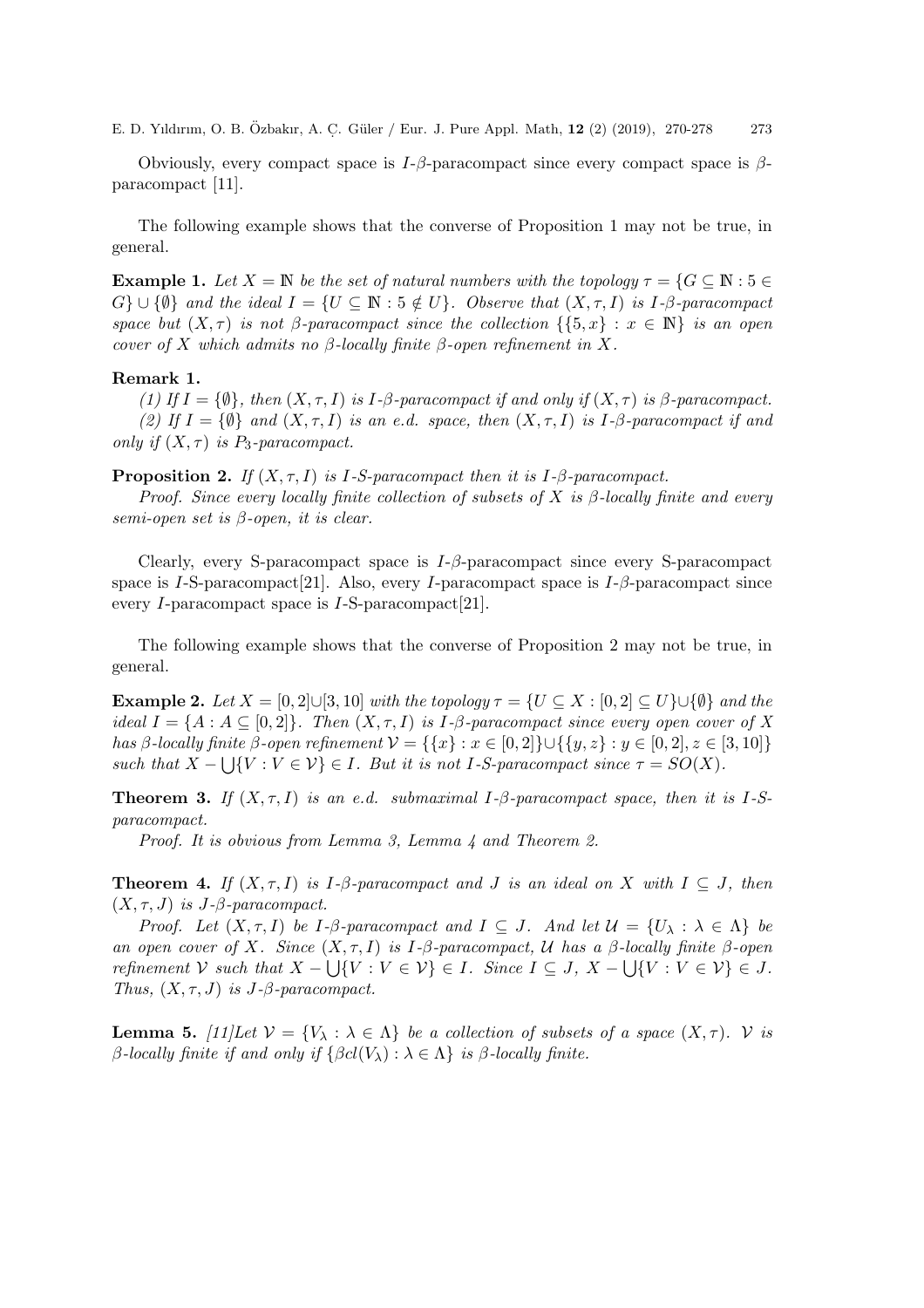**Lemma 6.** If a cover  $\mathcal{U} = \{U_\lambda : \lambda \in \Lambda\}$  of a space  $(X, \tau, I)$  has a  $\beta$ - locally finite  $\beta$ -open refinement V such that  $X - \bigcup \{V : V \in V\} \in I$  then there exists a  $\beta$ -locally finite precise  $\beta$ - open refinement  $\mathcal{H} = \{H_\lambda : \lambda \in \Lambda\}$  of  $\mathcal U$  such that  $X - \bigcup \{H_\lambda : H_\lambda \in \mathcal{H}\} \in I$ .

Proof. The proof is similar to that of Lemma 1.3 in [21].

**Definition 2.** A collection A of subsets of a space  $(X, \tau)$  is said to be  $\sigma$ - $\beta$ -locally finite if  $A = \bigcup^{\infty}$  $n=1$  $\mathcal{A}_n$  where each collection  $\mathcal{A}_n$  is a  $\beta$ - locally finite family.

**Lemma 7.** Every β-locally finite collection of subsets of a space  $(X, \tau)$  is  $\sigma$ -β-locally finite. Proof. It is obvious.

**Theorem 5.** Let  $(X, \tau)$  be a regular space. If  $(X, \tau, I)$  is I- $\beta$ -paracompact, then every open cover of X has a β-closed β-locally finite I-cover refinement.

*Proof.* Let U be an open cover of X. By regularity of X, for each  $x \in X$  and  $U_x \in \mathcal{U}$  containing x, there exists an open set  $G_x$  of x such that  $cl(G_x) \subseteq U_x$ . Then  $U_1 = \{G_x : x \in X\}$  is an open cover of X. Since X is I- $\beta$ -paracompact,  $U_1$  has  $\beta$ locally finite  $\beta$ -open refinement  $V_1 = \{V_\lambda : \lambda \in \Lambda\}$  such that  $X - \bigcup \{V_\lambda : \lambda \in \Lambda\} \in I$ . Then  $X - \bigcup \{\beta cl(V_\lambda) : \lambda \in \Lambda\} \in I$ . By Lemma 5,  $\mathcal{V} = \{\beta cl(V_\lambda) : V_\lambda \in \mathcal{V}_1\}$  is  $\beta$ locally finite. Since  $V_1$  refines  $U_1$ , for every  $\lambda \in \Lambda$ , there is some  $G_x \in U_1$  such that  $V_{\lambda} \subseteq G_x$ . Then  $\beta cl(V_{\lambda}) \subseteq cl(V_{\lambda}) \subseteq cl(G_x)$  implies  $\beta cl(V_{\lambda}) \subset U_x$ . Hence V refines U. So,  $\mathcal{V} = \{\beta cl(V_\lambda) : V_\lambda \in \mathcal{V}_1\}$  is  $\beta$ -closed  $\beta$ -locally finite I-cover refinement.

**Remark 2.** If  $(X, \tau, I)$  is considered to be e.d. submaximal regular space, then the Theorem 5 becomes the Theorem 2.20 in [22].

**Theorem 6.** If  $(X, \tau, I)$  is I- $\beta$ -paracompact, then every open cover of X has a  $\beta$ -open σ-β-locally finite I-cover refinement.

Proof. It is obvious by Lemma 7.

**Theorem 7.** Let  $(X, \tau, I)$  be a regular space and  $\beta O(X, \tau)$  be closed under finite intersection. Then,  $(X, \tau, I)$  is I- $\beta$ -paracompact if and only if every open cover of X has a  $\beta$ -open σ-β-locally finite I-cover refinement.

*Proof.* To show sufficiency, let  $U$  be an open cover of X. By hypothesis, there exists a  $\sigma$ -β-locally finite β-open refinement V of U such that  $X - \bigcup \{V : V \in V\} \in I$ . Also,  $\nu = \bigcup_{i=1}^{\infty}$  $n=1$  $\mathcal{V}_n$  where each collection  $\mathcal{V}_n$  is a  $\beta$ - locally finite. For each  $n \in \mathbb{N}$ , let  $H_n$ = $\bigcup \{V : V \in \mathcal{V}_n\}$  so that  $X - \bigcup \{H_n : n \in \mathbb{N}\}\in I$ . For each  $n \in \mathbb{N}$ , let  $G_n = H_n - \bigcup_{n=1}^{n-1}$  $\frac{i=1}{i}$  $H_i$ . Then  $\{G_n : n \in \mathbb{N}\}\$  refines  $\{H_n : n \in \mathbb{N}\}\$ . Let  $x \in X$ , and let n be the smallest member of  ${n \in \mathbb{N} : x \in H_n}$ . Then  $x \in G_n$  and  $X - \bigcup \{G_n : n \in \mathbb{N}\}\in I$ . Also,  $G_{nx}$  is a β-open set containing x that intersects only finite family number of members of  $G_n$  so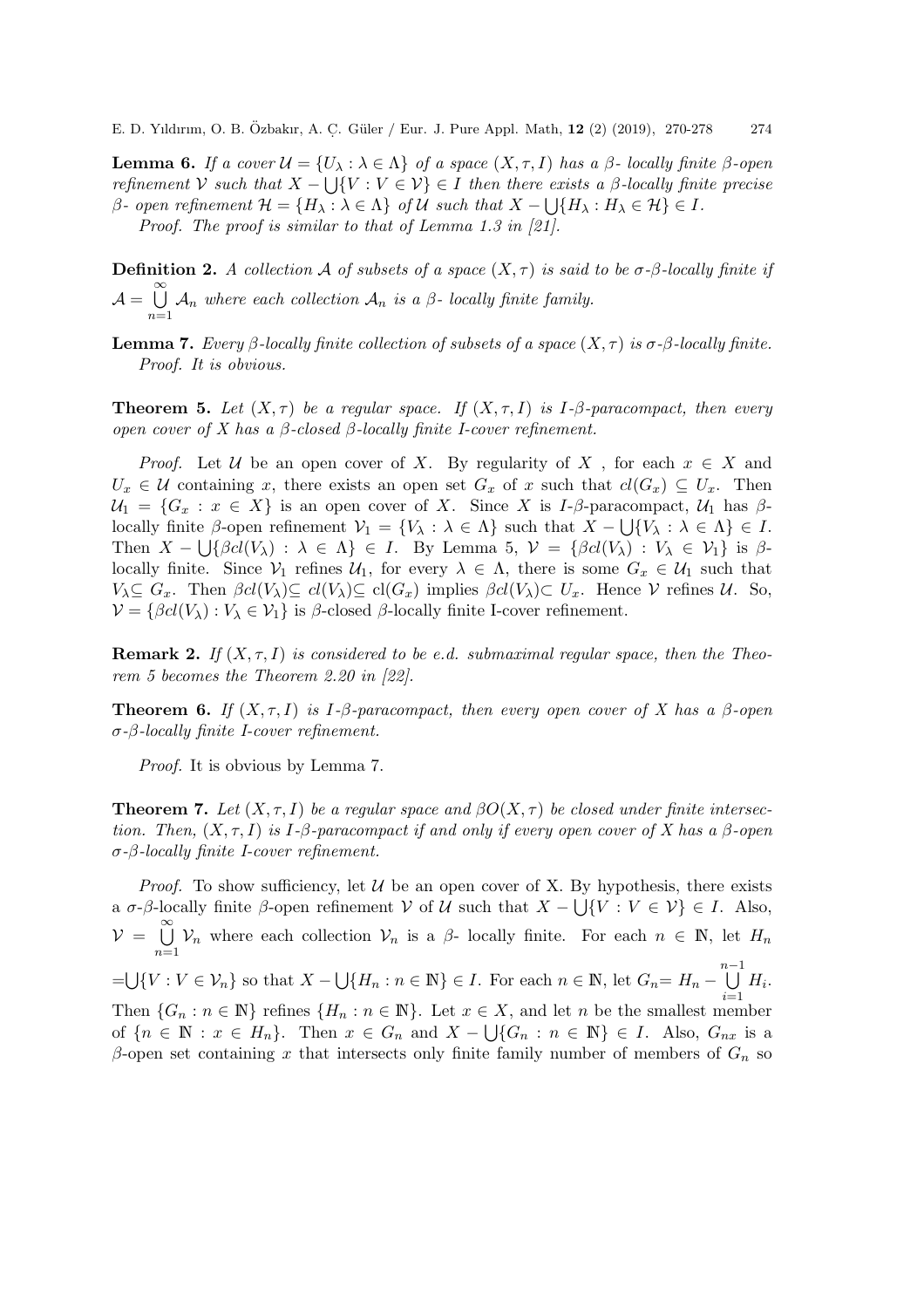E. D. Yıldırım, O. B. Özbakır, A. Ç. Güler / Eur. J. Pure Appl. Math, 12 (2) (2019), 270-278 275

that  $\{G_n : n \in \mathbb{N}\}\$ is β-locally finite. Let  $\mathcal{O} = \{V \cap G_n : V \in \mathcal{V}_n \text{ and } n \in \mathbb{N}\}\$ . Since  ${G_n : n \in \mathbb{N}}$  is β-locally finite,  $\mathcal O$  is β-locally finite. Also, since  $\beta O(X, \tau)$  is closed under finite intersection and V is  $\beta$ -open refinement of U, O is  $\beta$ -open refinement of U. Then,  $X - \bigcup \{V \cap G_n : n \in \mathbb{N}\}\in I$  because  $X - \bigcup \{G_n : n \in \mathbb{N}\}\in I$ . Thus,  $(X, \tau, I)$  is  $I-\beta$ -paracompact.

**Remark 3.** If  $(X, \tau, I)$  is considered to be e.d. submaximal regular space, then Theorem 7 becomes Theorem 2.22 in [22].

**Theorem 8.** For any ideal topological space  $(X, \tau, I)$ , the following are equivalent:

- (i) For every closed subset A of X and every  $x \notin A$ , there exist disjoint β-open sets U and V such that  $x \in U$  and  $A - V \in I$ .
- (ii) For every open subset G of X and every  $x \in G$ , there exists a  $\beta$ -open set U such that  $x \in U$  and  $\beta cl(U) - G \in I$ .

Proof. (i)  $\Rightarrow$  (ii) Let  $G \subseteq X$  be open and  $x \in G$ . Then  $X - G = A$  is closed and  $x \notin A$ . From (i), there exist disjoint  $\beta$ -open sets U and V such that  $x \in U$  and  $A-V \in I$ . Since U and V are disjoint, we have  $\beta cl(U) \subseteq X - V$ . Thus,  $A \cap \beta cl(U) \subseteq A - V$ . Then,  $\beta cl(U) \cap (X - G) \in I$ . Therefore,  $\beta cl(U) - G \in I$ .

 $(ii) \Rightarrow (i)$  Let  $A \subseteq X$  be closed and  $x \notin A$ . Then,  $X - A = G$  is open and  $x \in G$ . From (ii), there exists a  $\beta$ -open set U such that  $x \in U$  and  $\beta cl(U) - G \in I$ . Thus,  $X - \beta cl(U) = V \in \beta O(X)$  and  $U \cap V = \emptyset$ . Furthermore,  $A - V = (X - G) - (X - \beta cl(U)) =$  $\beta cl(U) - G \in I$ .

The following example reveals that for a locally finite collection of subsets of  $\mathcal{V} = \{V_{\lambda} :$  $\lambda \in \Lambda$  of a space  $(X, \tau)$ , the equality  $cl(\bigcup \{V_\lambda : \lambda \in \Lambda\}) = \bigcup \{cl(V_\lambda) : \lambda \in \Lambda\}$  always holds whereas for β-locally finite collection of subsets  $\mathcal{U} = \{U_\lambda : \lambda \in \Lambda\}$  of a space  $(X, \tau)$ , the equality  $\beta cl(\bigcup \{U_\lambda : \lambda \in \Lambda\}) = \bigcup \{\beta cl(U_\lambda) : \lambda \in \Lambda\}$  does not hold in general.

**Example 3.** Consider the real number R with usual topology  $\tau$ . Let  $V = \{ [0, 1), (1, 2] \}.$ Then V is β-locally finite in  $(\mathbb{R}, \tau)$  since it is finite. But  $\beta cl([0, 1) \cup (1, 2]) \neq \beta cl([0, 1)) \cup$  $\beta cl((1,2])$ .

**Theorem 9.** Suppose that for a β-locally finite collection of subsets  $\mathcal{V} = \{V_\lambda : \lambda \in \Lambda\}$  of a space  $(X, \tau, I)$ , the equality  $\beta cl(\bigcup \{V_\lambda : \lambda \in \Lambda\}) = \bigcup \{\beta cl(V_\lambda) : \lambda \in \Lambda\}$  holds. If  $(X, \tau, I)$ is Hausdorff I-β-paracompact, then for every closed subset A of X and every  $x \notin A$ , there exist disjoint  $\beta$ -open sets U and V such that  $x \in U$  and  $A - V \in I$ .

Proof. Let  $A \subseteq X$  closed and  $x \notin A$ . Since X is Hausdorff space, there exists an open set H<sub>y</sub> containing y for each  $y \in A$  such that  $x \notin cl(H_y)$ . Thus,  $\mathcal{H} = \{H_y : y \in A\}$  $A\}\cup\{X-A\}$  is an open cover of X. By hypothesis and Lemma 6, H has a  $\beta$ -locally finite precise β-open refinement  $W = \{W_y : y \in A\} \cup \{G\}$  such that  $W_y \subseteq H_y$  for each  $y \in A$ ,  $G \subseteq X-A$  and  $X- \left(\bigcup \{W_y : y \in A\} \cup \{G\}\right) \in I$ . Since  $A- \left(\bigcup \{W_y : y \in A\}\right) = A- \left(\bigcup \{W_y : y \in A\}\right)$  $y \in A \} \cup \{G\} \subseteq X - (\bigcup \{W_y : y \in A\} \cup \{G\}),\; we\; have\; A - (\bigcup \{W_y : y \in A\}) \in I.\; \; Let$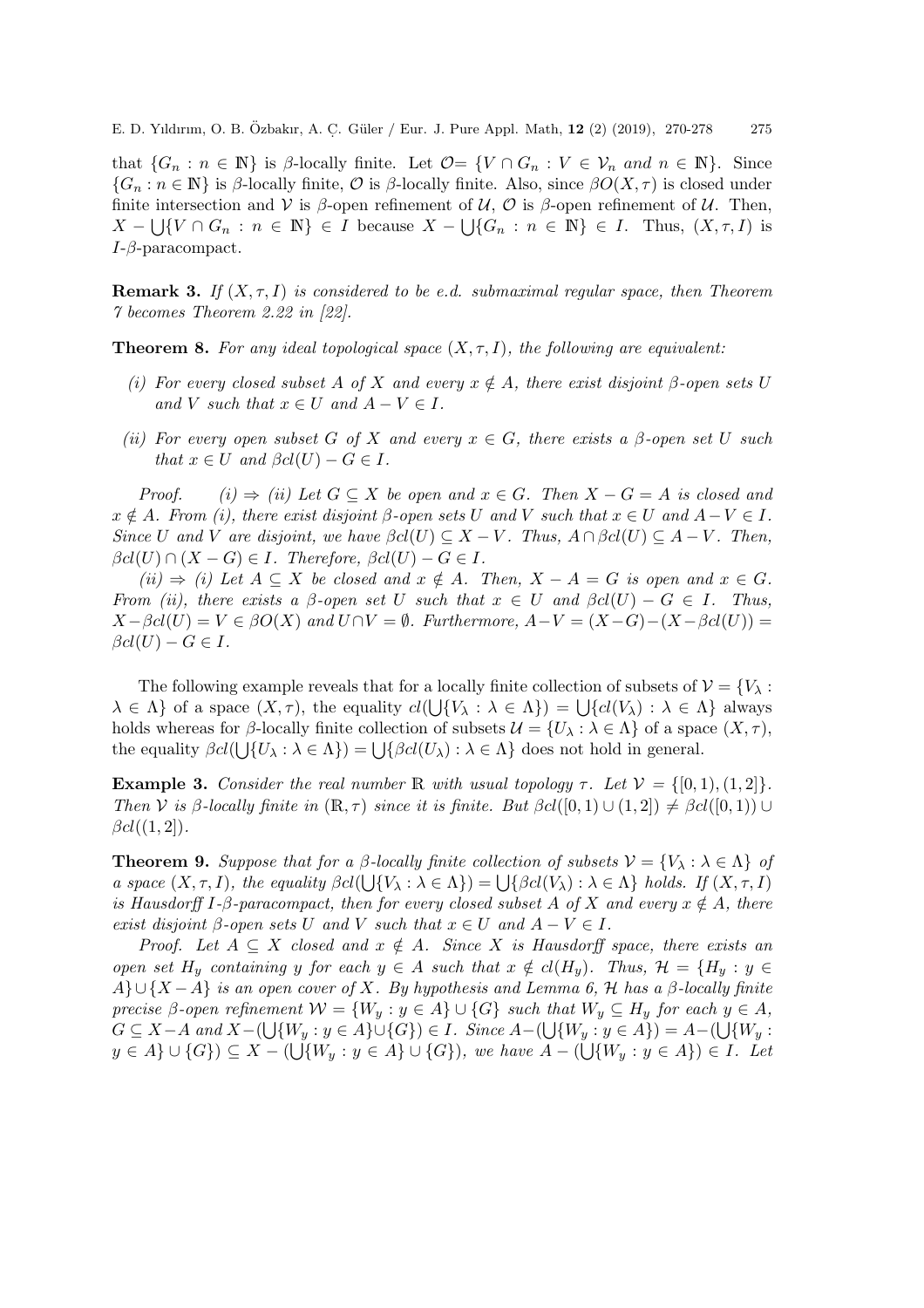we say  $V = \bigcup \{W_y : y \in A\}$ . Then, V is β-open set in X and  $A - V \in I$ . Since  $x \notin cl(H_u)$ , we have  $x \notin cl(W_u)$ . This implies that  $x \notin \beta cl(W_u)$ . Since W is  $\beta$ -locally finite,  $\beta cl(V) = \beta cl(\bigcup \{W_y : y \in A\}) = \bigcup \{\beta cl(W_y) : y \in A\}$  by hypothesis. Thus, for a β-open set  $U = X - \beta cl(V)$ , we have  $U ∩ V = ∅$  such that  $x ∈ U$ .

From Theorem 8 and Theorem 9, we have the following Corollary.

Corollary 1. If  $(X, \tau, I)$  is an e.d. submaximal Hausdorff I- $\beta$ -paracompact space, then  $(X, \tau, I)$  is *I*-regular.

**Theorem 10.** Let A and B be subsets in ideal topological space  $(X, \tau, I)$ . If A is I- $\beta$ paracompact set in X and B is closed in X, then  $A \cap B$  is I- $\beta$ -paracompact set in X.

Proof. Let  $\mathcal{U} = \{U_\lambda : \lambda \in \Lambda\}$  be an open cover of  $A \cap B$ . Since  $X - B$  is open in X,  $\mathcal{U}' = \{U_\lambda : \lambda \in \Lambda\} \cup \{X - B\}$  is open cover of A. By hypothesis and Lemma 6, U' has a  $\beta$ - locally finite precise  $\beta$ -open refinement  $\{V_\lambda : \lambda \in \Lambda\} \cup \{V\}$  such that  $V_{\lambda} \subseteq U_{\lambda}$  for each  $\lambda \in \Lambda$ ,  $V \subseteq X - B$  and  $A - (\bigcup \{V_{\lambda} : \lambda \in \Lambda\} \cup \{V\}) \in I$ . Since  $(A \cap B) - (\bigcup \{V_{\lambda} : \lambda \in \Lambda\}) = (A \cap B) - (\bigcup \{V_{\lambda} : \lambda \in \Lambda\} \cup \{V\}) \subseteq A - (\bigcup \{V_{\lambda} : \lambda \in \Lambda\} \cup \{V\}),$ we have  $(A \cap B) - (\bigcup \{V_\lambda : \lambda \in \Lambda\}) \in I$ . Hence,  $A \cap B$  is I- $\beta$ -paracompact set in X.

Corollary 2. Let  $(X, \tau, I)$  be an I- $\beta$ -paracompact space and  $A \subseteq X$ . If A is closed in X, then A is an I- $\beta$ -paracompact set in X.

**Lemma 8.** [13] If  $I \neq \emptyset$  is an ideal on X and Y is a subset of X, then  $I_Y = \{Y \cap G | G \in$  $I \} = \{ G \in I | G \subseteq Y \}$  is an ideal on Y.

**Theorem 11.** Let A and B be subsets in ideal topological space  $(X, \tau, I)$  such that  $B \subseteq A$ . If A is  $\beta$ -open in X and B is an  $I_A$ - $\beta$ -paracompact set in A then B is an I- $\beta$ -paracompact set in X.

Proof. Let  $\mathcal{U} = \{U_\lambda : \lambda \in \Lambda\}$  be an open cover of B in X. Then,  $\mathcal{U}_\beta = \{U_\lambda \cap A : \lambda \in \Lambda\}$ is an open cover of B in A. Since B is an  $I_A$ - $\beta$ -paracompact set in A,  $\mathcal{U}_B$  has a  $\beta$ -locally finite precise β-open refinement  $\mathcal{V}_{\mathcal{B}}$  in A such that  $B - \bigcup \{V_{\lambda} : V_{\lambda} \in \mathcal{V}_{\mathcal{B}}\} \in I_A$ . Thus,  $\mathcal{V}_{\mathcal{B}}$ is a β-locally finite precise β-open refinement in X by Theorem 1. Also,  $B - \bigcup \{V_\lambda : V_\lambda \in$  $\mathcal{V}_{\mathcal{B}}\}\in I$ . Hence, B is an I- $\beta$ -paracompact set in X.

**Theorem 12.** Let  $f : (X, \tau, I) \to (Y, \sigma, J)$  be a continuous, open and pre  $\beta$ -closed surjection with  $f^{-1}(y)$  β-compact for every  $y \in Y$  and  $f(I) \subseteq J$ . If  $(X, \tau, I)$  is I-β-paracompact, then  $(Y, \sigma, J)$  is J- $\beta$ -paracompact.

Proof. Let  $\mathcal{U} = \{U_\lambda : \lambda \in \Lambda\}$  be an open cover of Y. Then,  $\{f^{-1}(U_\lambda) : \lambda \in \Lambda\}$  is an open cover of X. Since  $(X, \tau, I)$  is I-β-paracompact, this open cover has a β-locally finite precise β-open refinement  $V = \{V_\lambda : \lambda \in \Lambda\}$  such that  $X - \bigcup \{V_\lambda : V_\lambda \in \mathcal{V}\} \in I$ . Since f is pre β-open,  $f(V) = \{f(V_\lambda) : \lambda \in \lambda\}$  is a precise β-open refinement of U. Also,  $Y - \bigcup \{f(V_\lambda) : \lambda \in \Lambda\} \in J$ . Now, let we prove that  $f(V)$  is  $\beta$ -locally finite. Let  $y \in Y$ . Since V is β-locally finite, for  $x \in f^{-1}(y)$ , there exists a β-open set  $G_x$  containing x such that  $G_x$  intersects at most finitely members of  $\mathcal V$ . Since  $f^{-1}(y)$  is  $\beta$ -compact,  $\{G_x : x \in$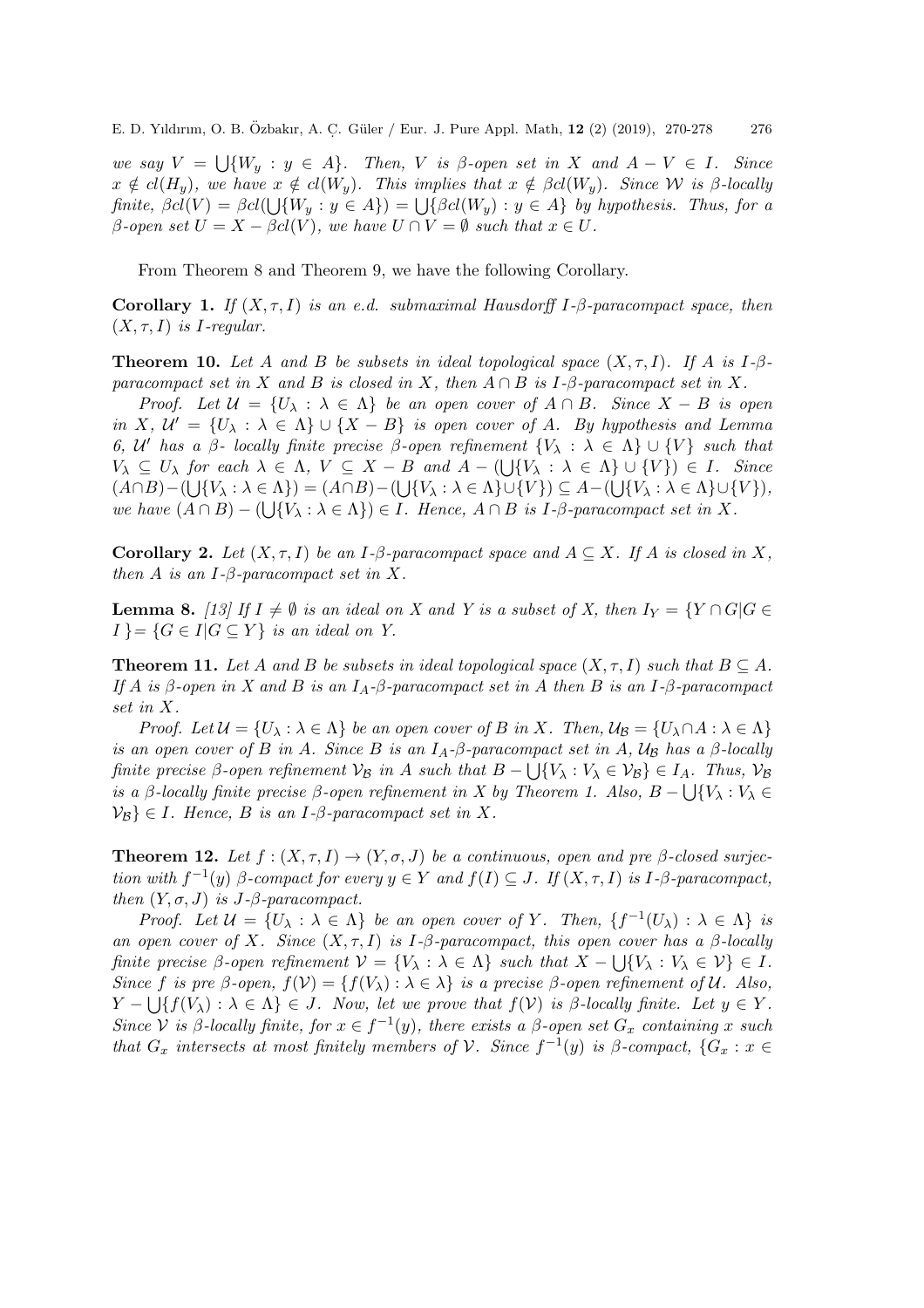#### REFERENCES 277

 $f^{-1}(y)$  has a finite subcollection  $H_y$  such that  $f^{-1}(y) \subseteq \bigcup H_y$  and  $\bigcup H_y$  intersects at most finitely members of V. By Lemma 2, there exists a  $\beta$ -open set  $W_y$  containing y such that  $f^{-1}(W_y) \subseteq \bigcup H_y$ . Then,  $f^{-1}(W_y)$  intersects at most finitely members of  $\mathcal V$ . This implies that  $W_y$  intersects at most finitely members of  $f(V)$ . Hence,  $f(V)$  is  $\beta$ -locally finite in Y. So,  $(Y, \sigma, J)$  is J- $\beta$ -paracompact.

**Theorem 13.** Let  $f : (X, \tau, I) \to (Y, \sigma, J)$  be an open,  $\beta$ - irresolute bijective mapping and  $I = f^{-1}(J)$ . If A is  $J$ - $\beta$ -paracompact in Y, then  $f^{-1}(A)$  is  $I$ - $\beta$ -paracompact in X.

Proof. Let  $\mathcal{U} = \{U_\lambda : \lambda \in \Lambda\}$  be an open cover of  $f^{-1}(A)$ . Since f is open,  $\mathcal{U}_1 =$  ${f(U_\lambda): \lambda \in \Lambda}$  is an open cover of A. By hypothesis, this open cover has a  $\beta$ -locally finite precise β-open refinement  $\mathcal{V}_1 = \{V_\lambda : \lambda \in \Lambda\}$  such that  $A - \bigcup \{V_\lambda : \lambda \in \Lambda\} \in J$ . Then,  $f^{-1}(A) - \bigcup \{f^{-1}(V_\lambda) : \lambda \in \Lambda\} \in f^{-1}(J) = I$ . Since f is  $\beta$ -irresolute,  $\mathcal{V} = \{f^{-1}(V_\lambda) : \lambda \in \Lambda\}$  $\lambda \in \Lambda$  is β-locally finite β-open. Let  $f^{-1}(V_{\lambda}) \in \mathcal{V}$ . Since  $\mathcal{V}_1$  refines  $\mathcal{U}_1$ , there exists  $f(U_\lambda) \in \mathcal{U}_1$  such that  $V_\lambda \subseteq f(U_\lambda)$ . Then  $f^{-1}(V_\lambda) \subseteq f^{-1}(f(U_\lambda)) = U_\lambda$ . Hence  $\mathcal V$  refines  $\mathcal U$ . Therefore  $f^{-1}(A)$  is  $I$ - $\beta$ -paracompact in X.

### Acknowledgements

The author would like to thank the referees for their helpful suggestions.

## References

- [1] Abd El-Monsef, M. E., El-Deeb, S. N. and Mahmoud, R. A.  $\beta$ -open sets and  $\beta$ continuous mapping, Bull. Fac. Sci. Assiut Univ. 12, 77-90, 1983.
- [2] Abd El-Monsef, M. E. and Kozae, A. M. Some generalized forms of compactness and closedness, Delta J. Sci. 9, 257-269, 1985.
- [3] Abd El-Monsef, M. E., Mahmoud, R. A. and Lashin, E. R.  $\beta$ -closure and  $\beta$ -interior, J. Fac. Ed. Ain Shams Univ. 10, 235-245, 1986.
- [4] Al-Zoubi, K. Y. s-expandable spaces, Acta Math. Hungar 102(3), 203-212, 2004.
- [5] Al-Zoubi, K. Y. S-paracompact spaces, Acta Math. Hungar 110(1-2), 165-174, 2006.
- [6] Al-Zoubi, K. and Al-Ghour, S. On P3-paracompact spaces, Int. J. Math. Math. Sci. 2007, 1-16, 2007.
- [7] Andrijević, D. Semipreopen sets, Mat. Vesnik 38, 24-32, 1986.
- [8] Bourbaki, N. General topology, Part I., Addison-Wesley, Reading, Mass. 1966.
- [9] Cao, J., Ganster, M. and Reilly, I. Submaximality, extremal disconnectedness and generalized closed sets, Houston Journal of Mathematics 24(4), 681-688, 1998.